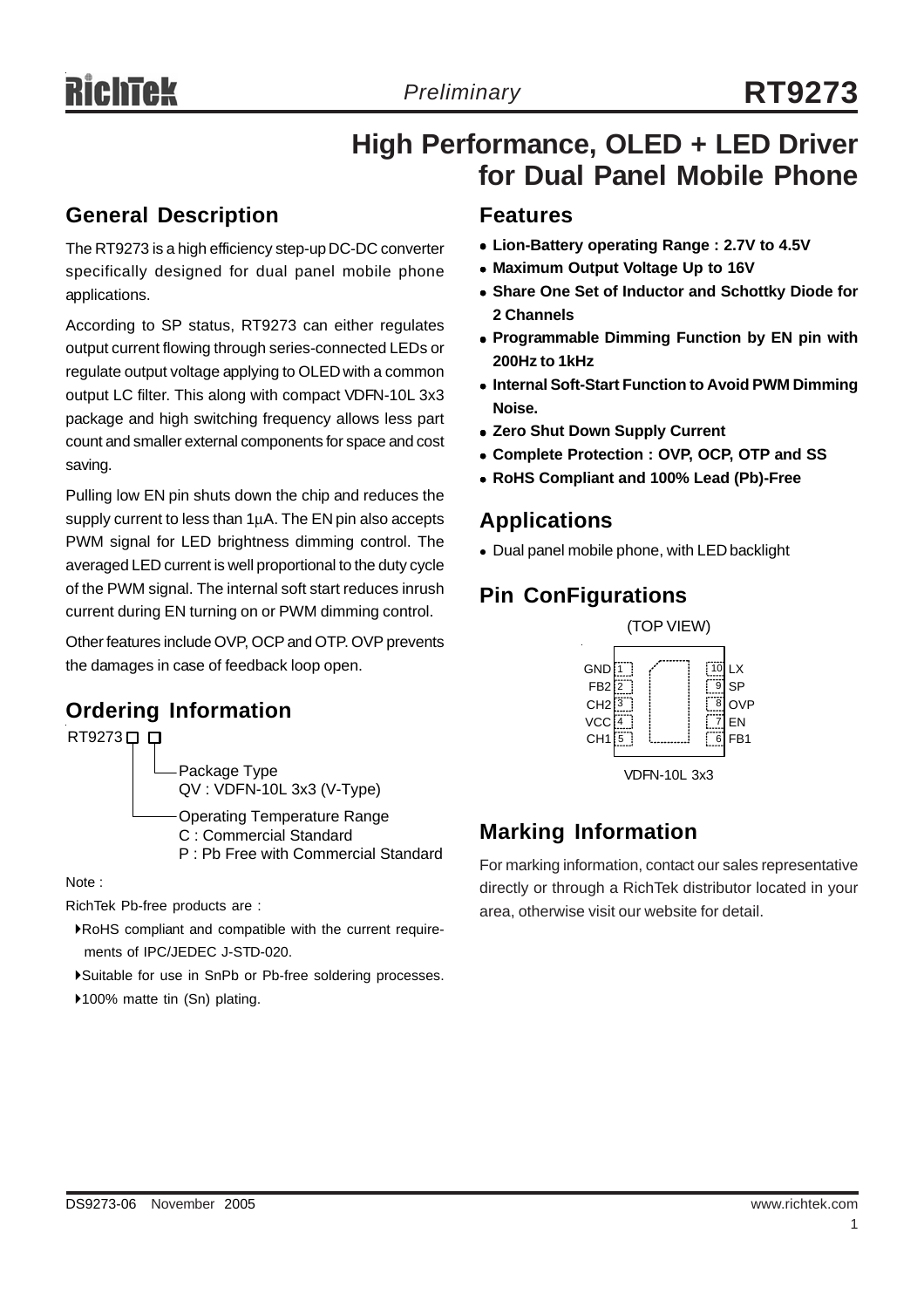### **Typical Application Circuit**



Figure 1. Dual panel 2LEDs + OLED mobile phone power solution



Figure 2. Dual panel 3LEDs + OLED mobile phone power solution



Figure 3. Dual panel 3LEDs + OLED mobile phone power solution. OLED is controlled by its driver to turn on/off.

Note:

- 1. Figure 1 is for PMOLED power ground connected to CH2 but not for OLED driver digital ground.
- 2. R3 = 7.68k for  $V_{\text{OUT}} = 12V$  & 9.31k for  $V_{\text{OUT}} = 10V$
- 3. L: Measured by Murate LQH32C series 4.7 $\mu$ H with DCR = 0.15 $\Omega$
- 4. a. OLED turns on procedure: Firstly, EN pin pulls high and then SP pin pulls High. Finally set the OLED display to turn ON. b. OLED turns off procedure: Firstly set OLED display to turn OFF. And then SP pin pulls low but at the same time LED will turn on. Or keep the SP status and finally let the EN pin pull low.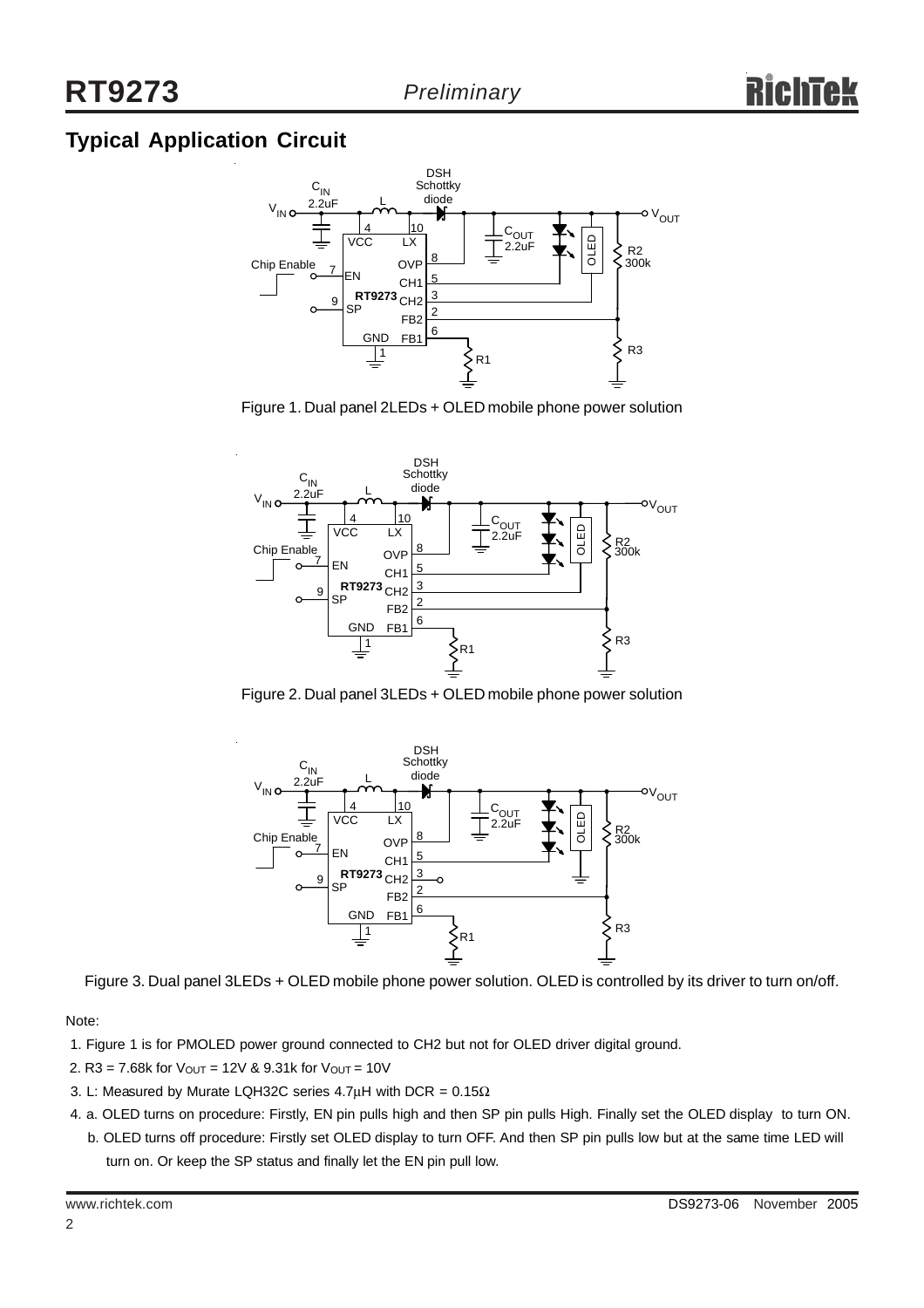# **Functional Pin Description**

| <b>Pin</b> | <b>Name</b>     | <b>Function</b>                                                                                |
|------------|-----------------|------------------------------------------------------------------------------------------------|
| 1          | <b>GND</b>      | Ground.                                                                                        |
|            |                 | Feedback 2. Switching regulator feedback input. The feedback set point is 0.36V.Connect to     |
| 2          | FB <sub>2</sub> | a resistive divider between the switching regulator output and GND to adjust the output        |
|            |                 | voltage as SP pin pull high.                                                                   |
| 3          | CH <sub>2</sub> | Channel 2. Internal FB loop. Connect the cathode of OLED to this pin.                          |
| 4          | VCC             | Voltage Input Pin. Bypass a 2.2uF capacitor to GND to reduce the input noise.                  |
| 5          | CH <sub>1</sub> | Channel 1. Internal FB loop. Connect the cathode of LED to this pin.                           |
| 6          | FB1             | Feedback 1. Internal feedback voltage to set FB current of CH1 as SP pin pull low.             |
| 7          | EN              | Chip Enable Pin. Pull low or floating this pin to disable the system. Using a PWM signal on EN |
|            |                 | pin can achieve the dimming control.                                                           |
| 8          | <b>OVP</b>      | Over Voltage Protection. Detect over voltage condition and latch up the system until SP, EN or |
|            |                 | UVLO reset. Connect directly to the output capacitor.                                          |
|            |                 | Selection Pin. Internal MOSFET selection. Pull low to turn on the internal CH1. Pull high to   |
| 9          | <b>SP</b>       | turn on CH2. As SP input signal changes, internal MOSFET of LX pin will turn off 1ms to        |
|            |                 | prevent the over voltage damage by the output voltage instant change.                          |
|            | <b>LX</b>       | Switch Pin. Connect this pin to inductor and schottky diode. Minimize the track area to reduce |
| 10         |                 | EMI.                                                                                           |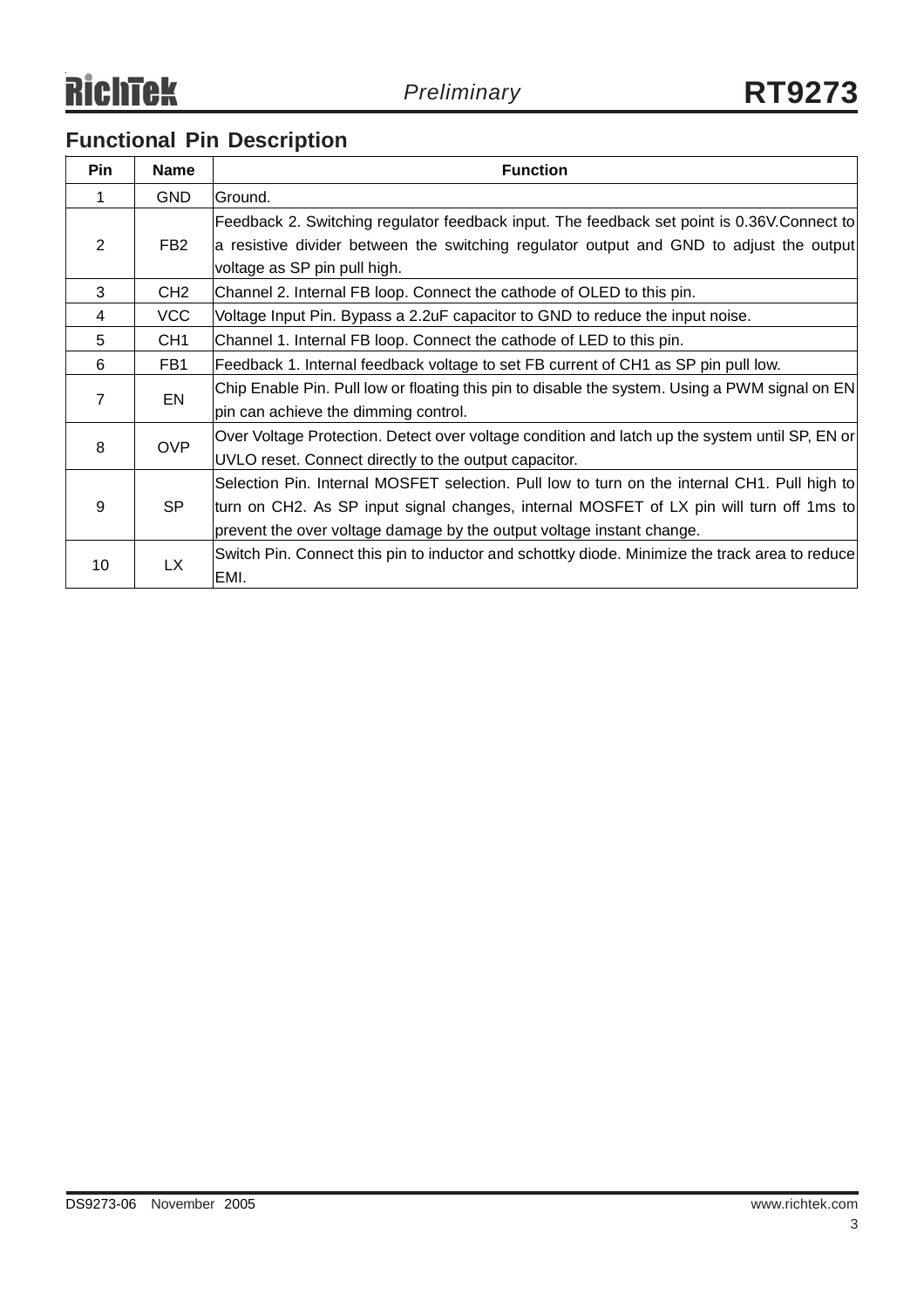## **Function Block Diagram**



### **Operation**

RT9273 operates at a wide input voltage range suitable for Li-On battery and has a constant high frequency for smaller inductor and capacitors. The block diagram refers the operation circuit. The scheme is divided into three parts: dimming controller, boost controller and the logic selection function. By SP pin, it can choose the different channel to turn on CH1 or CH2. As the input signal change, internal MOSFET of LX pin will turn off 1ms to prevent the over voltage damage by the output voltage instant change.

• The Dimming Controller:

RT9273 uses the PWM signal on EN pin to achieve dimming control. If the period of EN is less than 3ms in 50% duty, EN is always pulled high. Then EN signal is sent to the next boost controller to enable the function. This action is to differentiate between shut down and dimming control.  $V_{RF}$  offers the reference voltage to error amplifier of next function. The internal soft start is designed for enable control and dimming control to avoid the inrush current.

• The Boost Controller:

RT9273 uses current mode control scheme to provide better performance of line and load regulation. The boost controller includes of error amplifier, summing comparator, logic control and protection function. The difference between the feedback voltage and the reference voltage is send to the negative input of comparator. The comparator also senses the sensing current from inductor and slope compensation. To keep the output in regulation, the output of summing comparator is sent to the logic function, and then to control the duty ratio of the MOSFET switch. If the error amplifier's output increases, the duty of the switch will be larger to deliver more current to the output.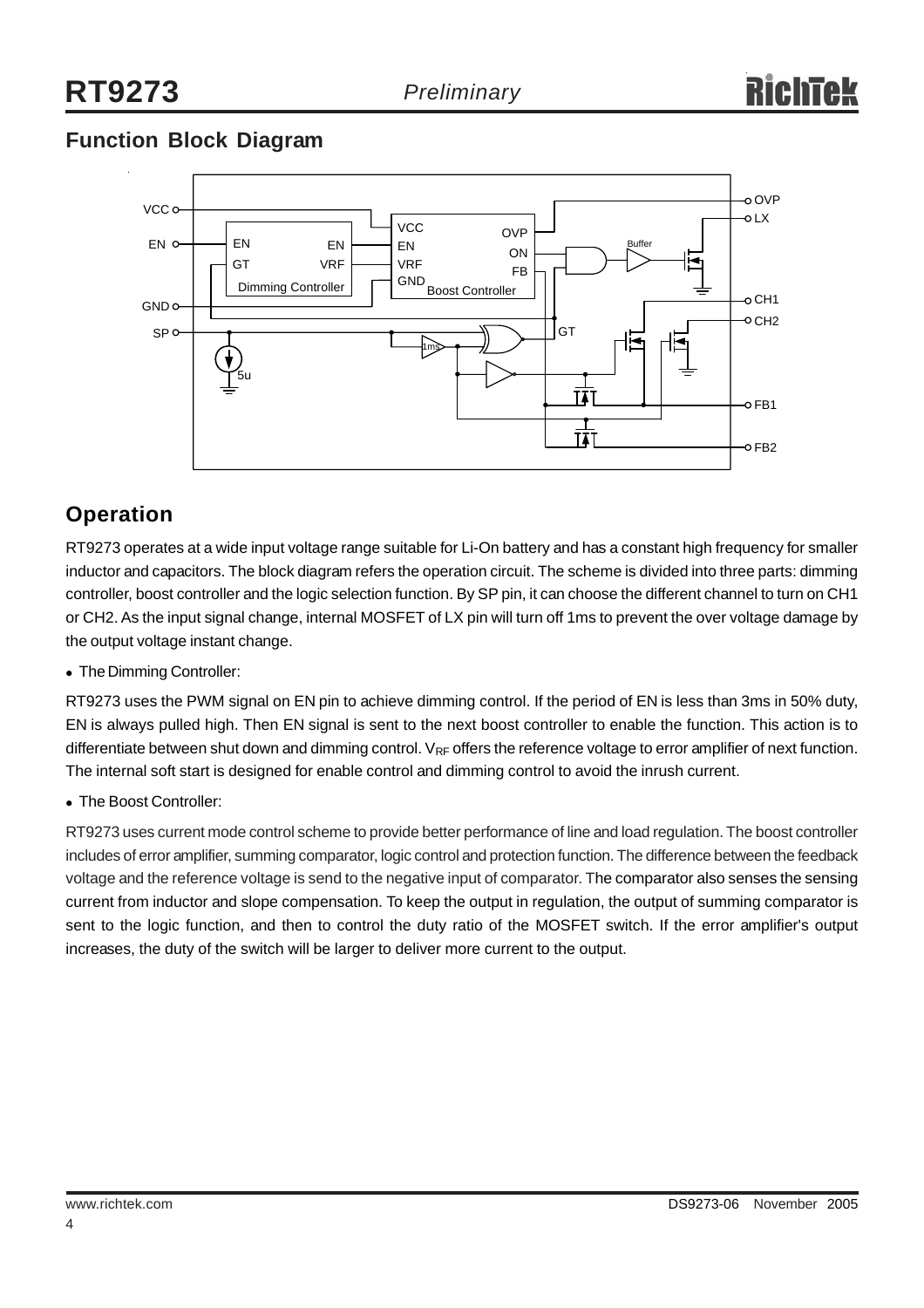### **Absolute Maximum Ratings** (Note 1)

| • Power Dissipation, $P_D @ T_A = 25^{\circ}C$ , $T_J = 125^{\circ}C$ |  |
|-----------------------------------------------------------------------|--|
|                                                                       |  |
| • Package Thermal Resistance (Note 2)                                 |  |
|                                                                       |  |
|                                                                       |  |
|                                                                       |  |
|                                                                       |  |
|                                                                       |  |

### **Recommended Operating Conditions** (Note 3)

### **Electrical Characteristics**

( $V_{CC}$  = 3.7V,  $T_A$  = 25°C, Unless Otherwise specification)

| <b>Parameter</b>                 | <b>Symbol</b>       | <b>Test Condition</b>                        | Min   | <b>Typ</b> | <b>Max</b>               | <b>Units</b> |  |  |
|----------------------------------|---------------------|----------------------------------------------|-------|------------|--------------------------|--------------|--|--|
| <b>System Supply</b>             |                     |                                              |       |            |                          |              |  |  |
| <b>Supply Current</b>            | $_{\text{Lcc}}$     | $V_{CC}$ =3.7V, Switching, $V_{FB}$ =0V      | $-$   | --         | $\overline{2}$           | mA           |  |  |
| <b>Shut Down Current</b>         | $_{\rm{loc}}$       | V <sub>CC</sub> =3.7V, V <sub>EN</sub> <0.4V | --    | --         | 1                        | uA           |  |  |
| Maximum Duty Cycle               |                     |                                              | 85    | 90         | $\overline{\phantom{a}}$ | %            |  |  |
| <b>Reference Voltage</b>         |                     |                                              |       |            |                          |              |  |  |
| Feedback Voltage 1               | V <sub>FB1</sub>    |                                              | 0.285 | 0.300      | 0.315                    | V            |  |  |
| Feedback Voltage 2               | $V$ FB2             |                                              | 0.285 | 0.300      | 0.315                    | V            |  |  |
| <b>Power Switch MOSFET</b>       |                     |                                              |       |            |                          |              |  |  |
| On Resistance of MOSFET          | R <sub>DS(ON)</sub> |                                              | $-$   | 0.5        | 1                        | Ω            |  |  |
| <b>Current Limitation</b>        | <b>IMAX</b>         | Normal Operation                             | --    | 1.5        |                          | Α            |  |  |
| <b>Internal MOSFET Selection</b> |                     |                                              |       |            |                          |              |  |  |
| On Resistance of CH1 MOSFET      | $R_{DS(ON)}$        |                                              | $-$   | 6          | 9                        | Ω            |  |  |
| On Resistance of CH2 MOSFET      | $R_{DS(ON)}$        |                                              | --    | 4.0        | 6                        | Ω            |  |  |
| <b>SP Low Level Voltage</b>      | Vsp                 |                                              | --    | --         | 0.4                      | V            |  |  |
| SP High Level Voltage            | Vsp                 |                                              | 1.5   | --         | $-$                      | $\vee$       |  |  |
| SP signal change delay time      | $R_{DS(ON)}$        | LX off time as SP change                     | $-$   | 0.5        | 1                        | ms           |  |  |
| <b>Protection</b>                |                     |                                              |       |            |                          |              |  |  |
| <b>OVP Threshold</b>             | <b>OVP</b>          |                                              | 16    | 17         | 19                       | V            |  |  |
| Over Temperature Protection      | <b>OTP</b>          |                                              | --    | 170        |                          | $\circ$ C    |  |  |
| Shut Down Voltage                | V <sub>EN</sub>     |                                              | --    | --         | 0.4                      | V            |  |  |
| Enable Voltage                   | V <sub>EN</sub>     |                                              | 1.5   | --         | $-$                      | V            |  |  |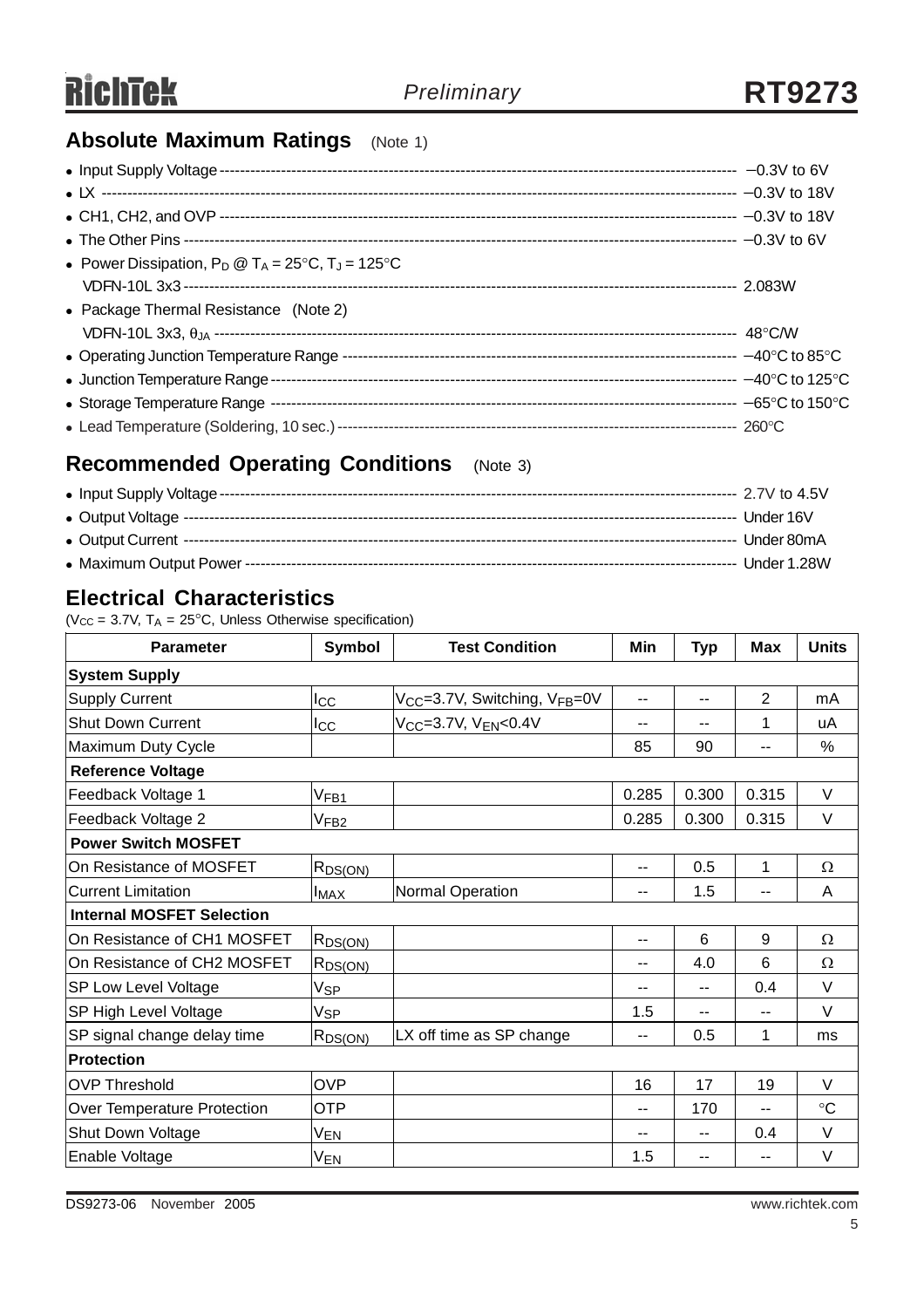- **Note 1.** Stresses listed as the above "Absolute Maximum Ratings" may cause permanent damage to the device. These are for stress ratings. Functional operation of the device at these or any other conditions beyond those indicated in the operational sections of the specifications is not implied. Exposure to absolute maximum rating conditions for extended periods may remain possibility to affect device reliability.
- **Note 2.**  $\theta_{JA}$  is measured in the natural convection at  $T_A = 25^\circ \text{C}$  on a low effective thermal conductivity test board of JEDEC 51-3 thermal measurement standard.
- **Note 3.** The device is not guaranteed to function outside its operating conditions.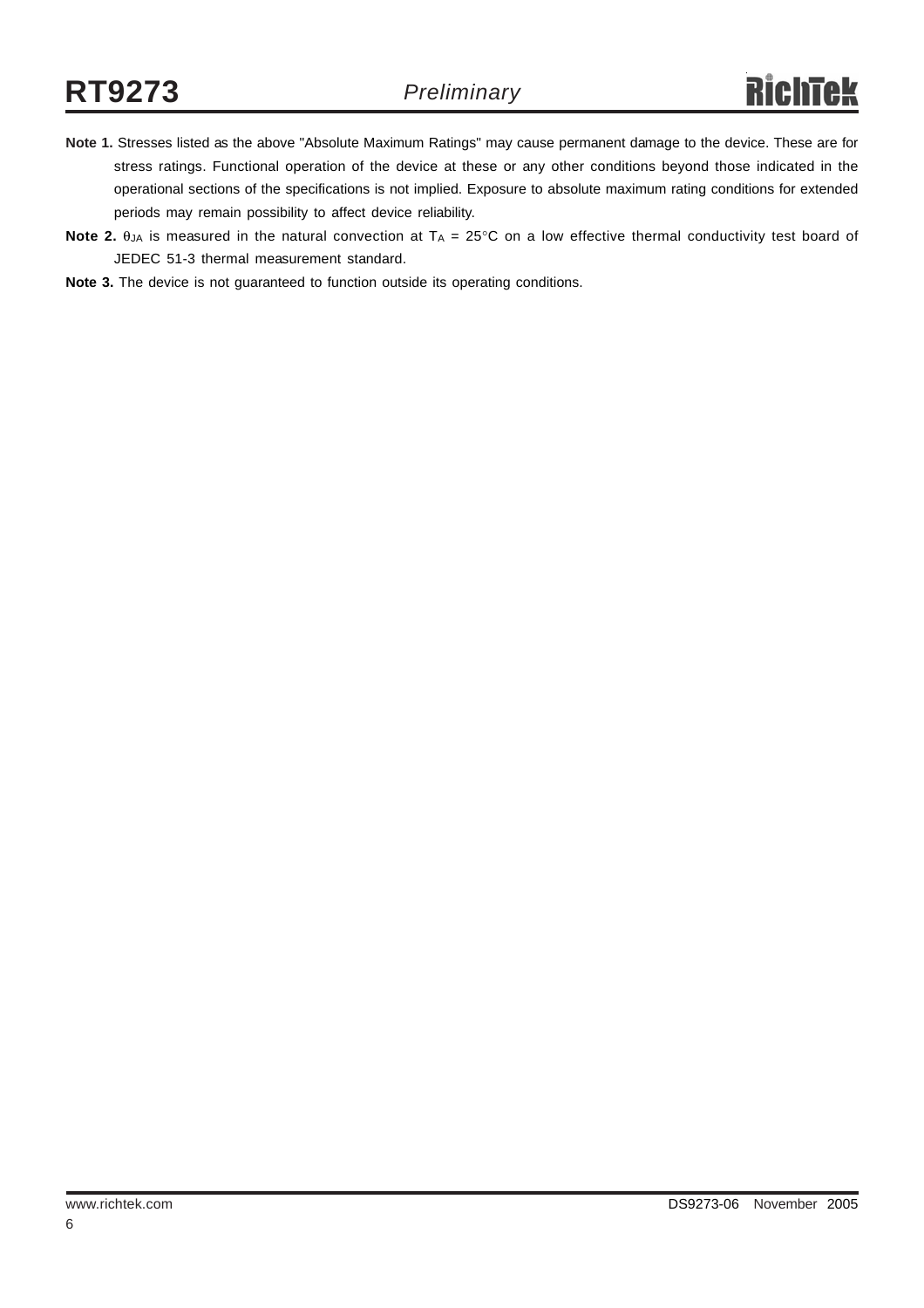# **Typical Operating Characteristics**



**Efficiency vs. Input Voltage**









**Efficiency vs. Input Voltage**



**Feedback Voltage vs. Temperature**

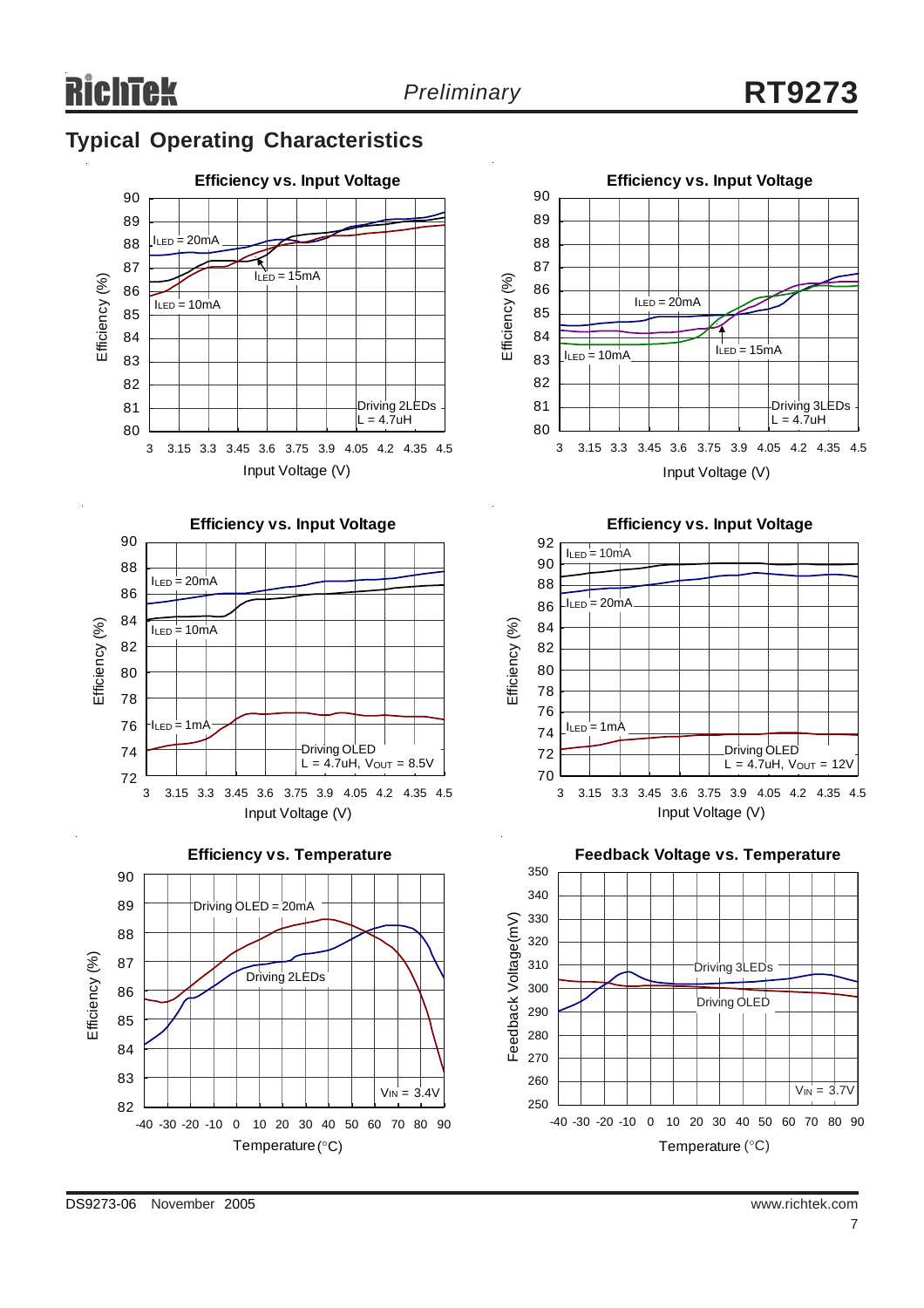









**Output Voltage vs. Output Current**

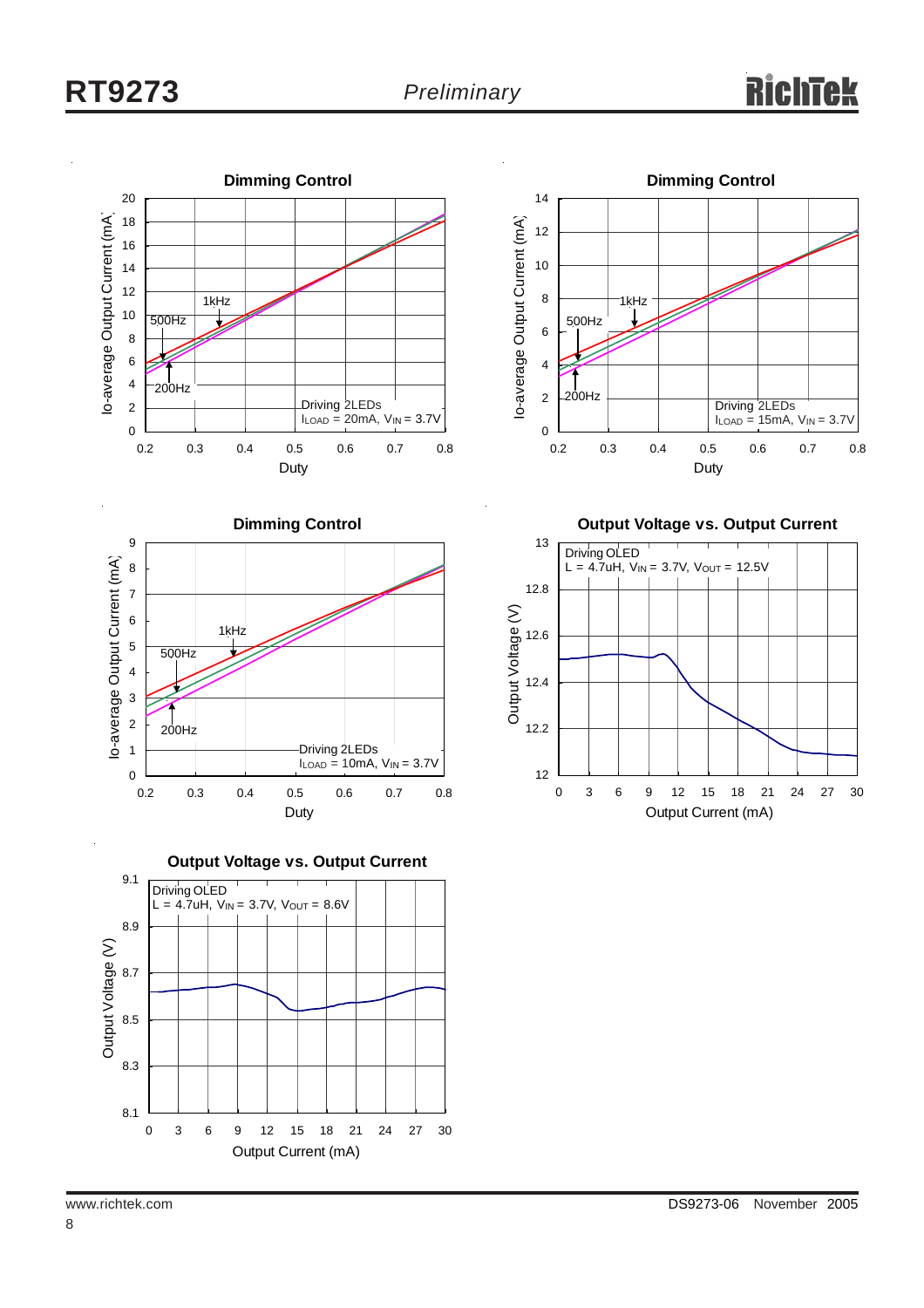### **Application Information**

#### **Inductor Selection**

The recommended value of inductor for RT9273 applications is 4.7uH. Small size and better efficiency are the major concerns for portable device, such as RT9273 used for dual panel mobile phone. The inductor should have low DCR for better efficiency. To avoid inductor saturation, current rating should be at least 600mA for 3LEDs application in the input range 2.7V to 4.5V.

#### **Capacitor Selection**

2.2μF input output ceramic capacitors are recommended for RT9273 applications. 2.2uF input capacitor can reduce input ripple effectively. For better voltage stability, to increase the input capacitor value or using LC filter is feasible, especially in the Li-ion battery application. 1μF output capacitor is sufficient to reduce output voltage ripple. For better voltage filtering, ceramic capacitors with low ESR are recommended. X5R and X7R types are suitable because of their wider voltage and temperature ranges.

#### **Diode Selection**

Schottky diode is a good choice for RT9273 because of its lower forward voltage drop and faster reverse recovery. Using schottky diode can get better efficiency. The highspeed rectification is also a good characteristic of schottky diode for high switching frequency. Current rating of the diode must meet the root mean square of the peak current and output average current multiplication as following:

 $I_{\text{Diode(RMS)}} \cong (\sqrt{I_{\text{OLIT}} \times I_{\text{PFAK}}})$ 

The diode's reverse breakdown voltage should be larger than the output voltage. SS0520 is recommended schottky diode for rectifier.

#### **LED Current Control**

Current control is to change different brightness of LEDs. To regulate the output resistor can get different currents of LEDs as following formula. The table for the selection of feedback resistor is shown below.

ILED LEDs Feedback\_resistor =

| lı FD<br>(mA) | LEDs feedback<br>resistor $(\Omega)$ |
|---------------|--------------------------------------|
| 5             | 59                                   |
| 10            | 30.1                                 |
| 12            | 24.9                                 |
| 15            | 20                                   |
| 20            | 15                                   |

#### **OLED output voltage control**

The output voltage can be set using a resistor-divider as Figure 2. To regulate the output resistor-divider (R2/R3) can get different output voltage of OLED as following formula.

$$
V_{OUT} = V_{FB} (1 + \frac{R2}{R3})
$$

#### **Dimming Control**

Dimming control is the current programming method when output resistor fixes the brightness of LEDs. Using a PWM signal on EN pin can achieve the dimming control. RT9273 is turned on or off by the PWM signal applied to EN pin. The brightness of LEDs is depended on PWM duty cycle. The average LED current increases proportionally as the duty cycle added. The average LED current is linear in different duty cycle. It should be notice that the magnitude of PWM signal should be higher than the minimum EN voltage. The recommended dimming frequency is 200Hz to 1kHz.

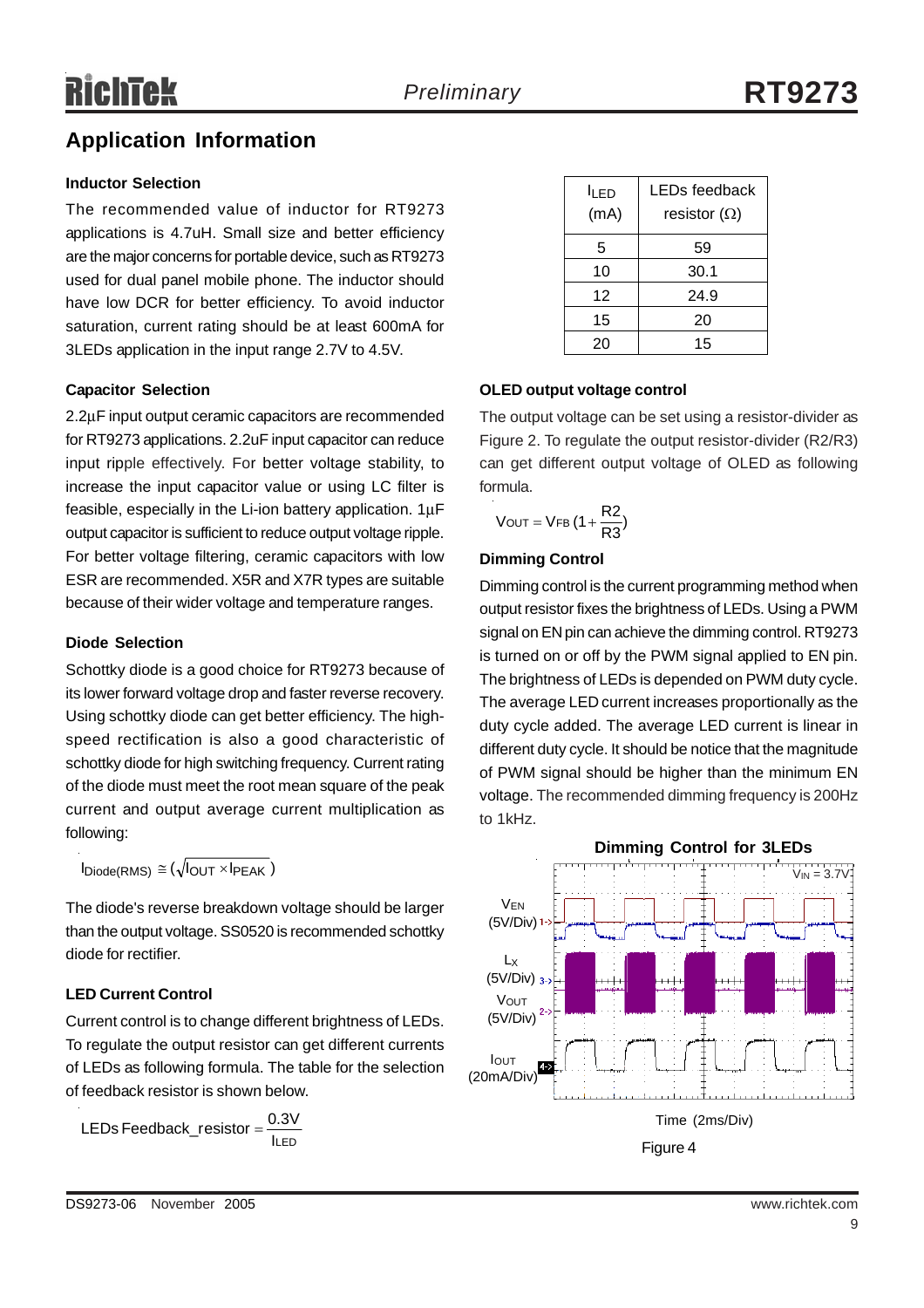#### **Channel Selection**

There is one set of LC filter for RT9273 to share two channels power requirement. Each time turning on only one channel can save the power dissipation and easily extend the standby time. Selection pin is internal logic controller. SP pin is pulled low to turn on the internal channel 1 (for LED) and pulling high to turn on channel 2 (for OLED). As the input signal change, internal MOSFET of LX pin will turn off 1ms to prevent the over voltage damage by the output voltage instant change.

#### **Logic control and application circuit for LEDs and OLED turning on simultaneously + 2 modes dimming control**

To achieve LEDs and OLED turning on simultaneously, the following application circuit (Figure 5) provides the complete solution by simple logic control (Table 1).

#### Formula:

$$
V_{OUTH} = \frac{R2 + (R8/R7)}{(R8/R7)} \times V_{FB2} \quad ; \quad V_{OUTL} = \frac{R2 + R7}{R7} \times V_{FB2}
$$
\n
$$
I_{LEDH} = \frac{V_{FB1}}{(R5/R6)} \quad ; \quad I_{LEDL} = \frac{V_{FB1}}{R5}
$$
\n
$$
R3 = \frac{V_{OUT} - 3V_{F(LED)}}{I_{LED}}
$$



Figure 5. Application circuit for LED and OLED turning on simultaneously

|                                      | <b>WLED ON</b> | <b>EL ON</b> | <b>DIMM</b> | <b>Function</b>                                                       |  |  |
|--------------------------------------|----------------|--------------|-------------|-----------------------------------------------------------------------|--|--|
| M & S turn on simultaneously Normal  | Н              | н            | H           | $V_{\text{OUT}} = 16V$ ,<br>$I_{LED} = [V_{OUT} - 3V_{F(LED)}]/R3$ mA |  |  |
| M & S turn on simultaneously Dimming | --             | --           | $-$         |                                                                       |  |  |
| Main ONLY Normal                     |                |              | н           | $V_{\text{OUT}} = 9.5V$ , $I_{\text{LED}} = 18.5 \text{ mA}$          |  |  |
| Main ONLY Dimming                    | н              |              |             | $V_{OUT} = 9.5V, I_{LED} = 3.6 mA$                                    |  |  |
| Sub ONLY Normal                      |                | н            | н           | $V_{\text{OUT}} = 13V$ , $I_{\text{LED}} = 0$ mA                      |  |  |
| Sub ONLY Dimming                     |                | Н            |             | $V_{OUT} = 16V$ , $I_{LED} = 0$ mA                                    |  |  |
| <b>SHUT DOWN</b>                     |                |              | Don't care  | $V_{\text{OUT}} = 0V$ , $I_{\text{LED}} = 0$ mA                       |  |  |

Table 1. Truth table for Figure 5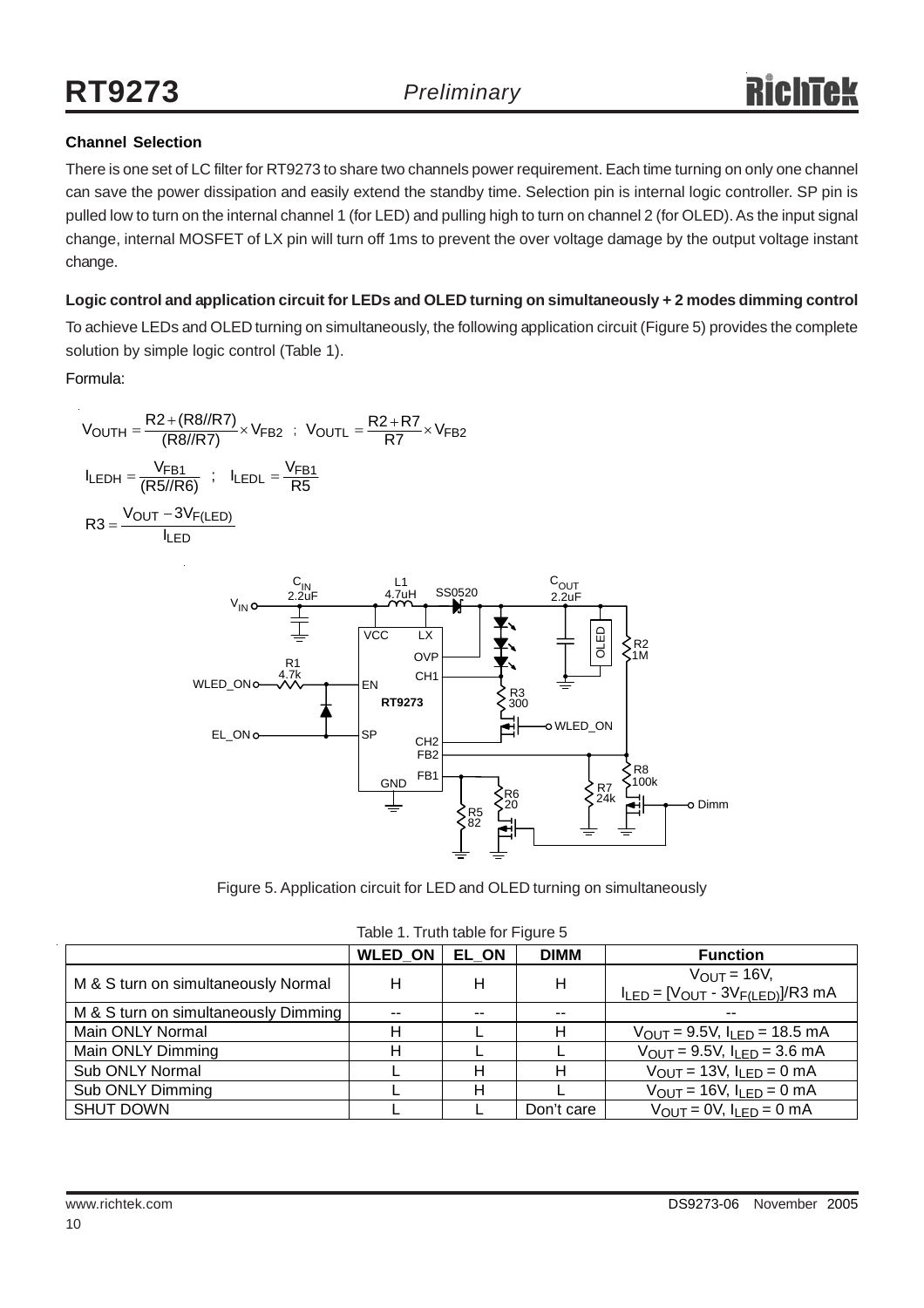#### **Logic control and application circuit for LED and OLED turning on simultaneously + PWM dimming control for LED**

To achieve LEDs and OLED turning on simultaneously, the following application circuit (Figure 6) provides another solution by simple logic control (Table 2).



Figure 6. Application circuit for LED and OLED turning on simultaneously

|                                      | <b>WLED ON</b> | EL ON | <b>DIMM</b> | <b>Function</b>                                                |
|--------------------------------------|----------------|-------|-------------|----------------------------------------------------------------|
| M & S turn on simultaneously Normal  | н              | н     | н           | $V_{OUT} = 16V$ ,<br>$I_{LED} = [V_{OUT} - 3V_{F(LED)}]/R3$ mA |
| M & S turn on simultaneously Dimming | --             | --    | $- -$       |                                                                |
| Main ONLY Normal                     | н              |       | н           | $V_{\text{OUT}} = 9.5V$ , $I_{\text{LED}} = 18.5 \text{ mA}$   |
| Main ONLY Dimming                    | <b>PWM</b>     |       | н           | $V_{OUT} = 9.5V$ ,<br>$I_{LED}$ = depends on PWM               |
| Sub ONLY Normal                      |                | н     | н           | $V_{\text{OUT}} = 13V$ , $I_{\text{LED}} = 0$ mA               |
| Sub ONLY Dimming                     |                | н     |             | $V_{OUT} = 16V$ , $I_{LED} = 0$ mA                             |
| <b>SHUT DOWN</b>                     |                |       | Don't care  | $V_{OUT} = 0V$ , $I_{LED} = 0$ mA                              |

#### Table 2. Truth table for Figure 6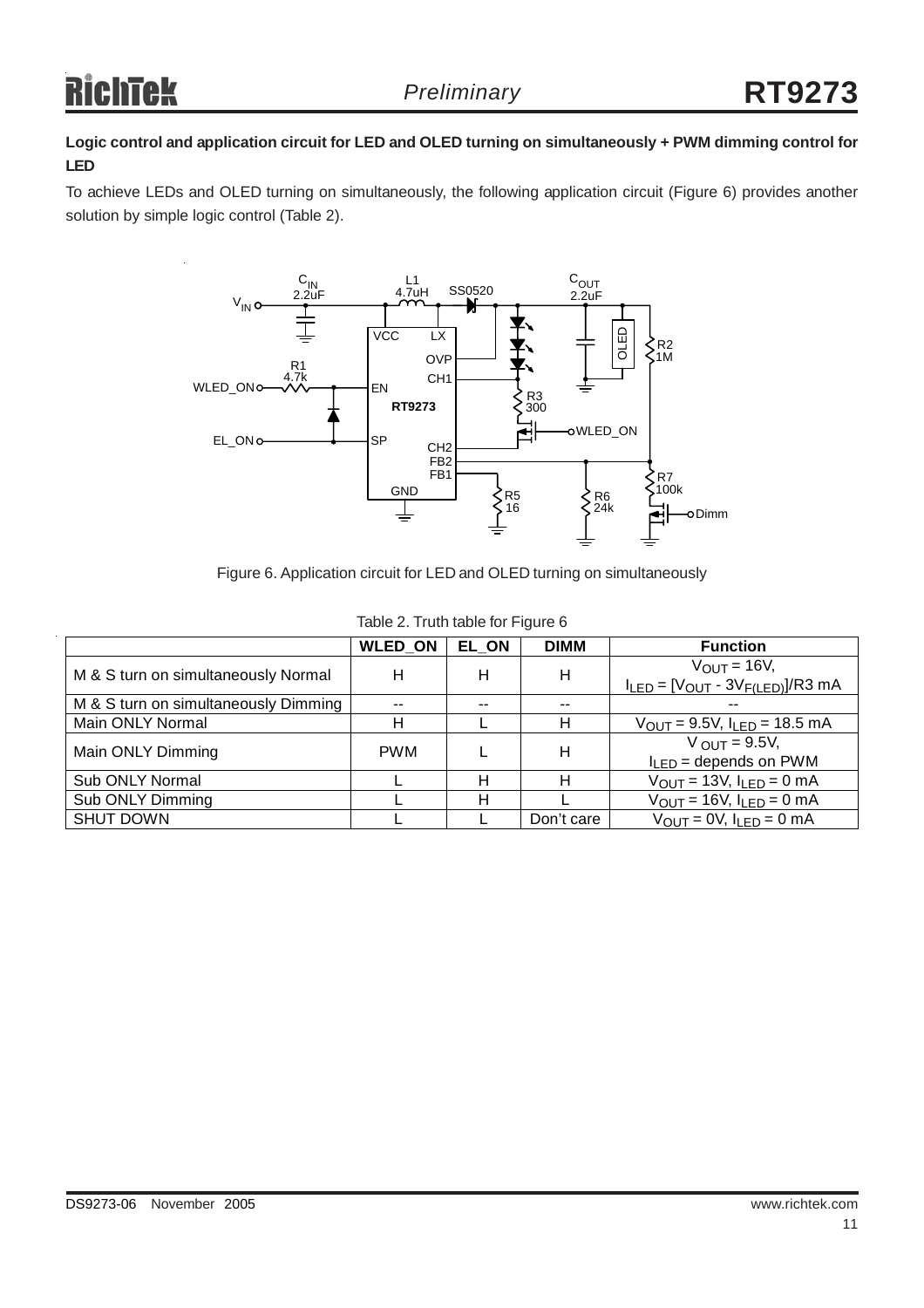#### **Logic control and application circuit for LED and OLED 2 level dimming control**

Besides using a PWM signal on EN pin, using logic control can also achieve LEDs and OLED 2 modes dimming control function. The following application circuit (Figure 7) provides another solution by simple logic control (Table 3).

Formula:

 $\overline{a}$ 

$$
I_{LED (MIN)} = \frac{V_{FB1}}{R4} = \frac{0.3V (typ.)}{R4}
$$
  
\n
$$
I_{LED (MAX)} = \frac{V_{FB1}}{R4//R5} = \frac{0.3V (typ.)}{R4//R5}
$$
  
\n
$$
V_{OLED} = \frac{R1 + (R2//R3)}{(R2//R3)} \times (V_{FB} - \frac{R1//R2}{R3 + (R1//R2)} Vd)
$$

 $V_{FB} = 0.3$  (typ.),

If Vd\_low = 0V, Vd\_high = 2.8V,  $V_{OLED\_high}$  = 16.3V,  $V_{OLED\_low}$  = 13V.

Firstly to set R1=100kΩ, and then get

 $R2 = 1.92kΩ, R3 = 84.85kΩ$ 

Note: The recommended R1 value is 100kΩ. Choosing R1's value ≤ 100kΩ is proper to the application circuit.



Figure 7. Application circuit for LED and OLED 2 level dimming control respective

|                   | EN | <b>SP</b>  | <b>DIMM</b><br>H 2.8V/L 0V | <b>Function</b>                                        |
|-------------------|----|------------|----------------------------|--------------------------------------------------------|
| Main ONLY NORMAL  | Η  |            | Н                          | $I_{LED} = 18mA$                                       |
| Main ONLY DIMMING | н  |            |                            | $I_{LED} = 2mA$                                        |
| Sub ONLY NORMAL   | Н  | Н          |                            | $V_{\text{OUT}} = 16.3V, I_{\text{LED}} = 0 \text{mA}$ |
| Sub ONLY DIMMING  | Н  | н          | н                          | $V_{OUT} = 13V, I_{LED} = 0mA$                         |
| <b>SHUT DOWN</b>  |    | Don't care | Don't care                 | --                                                     |

Table 3. Truth table for Figure 7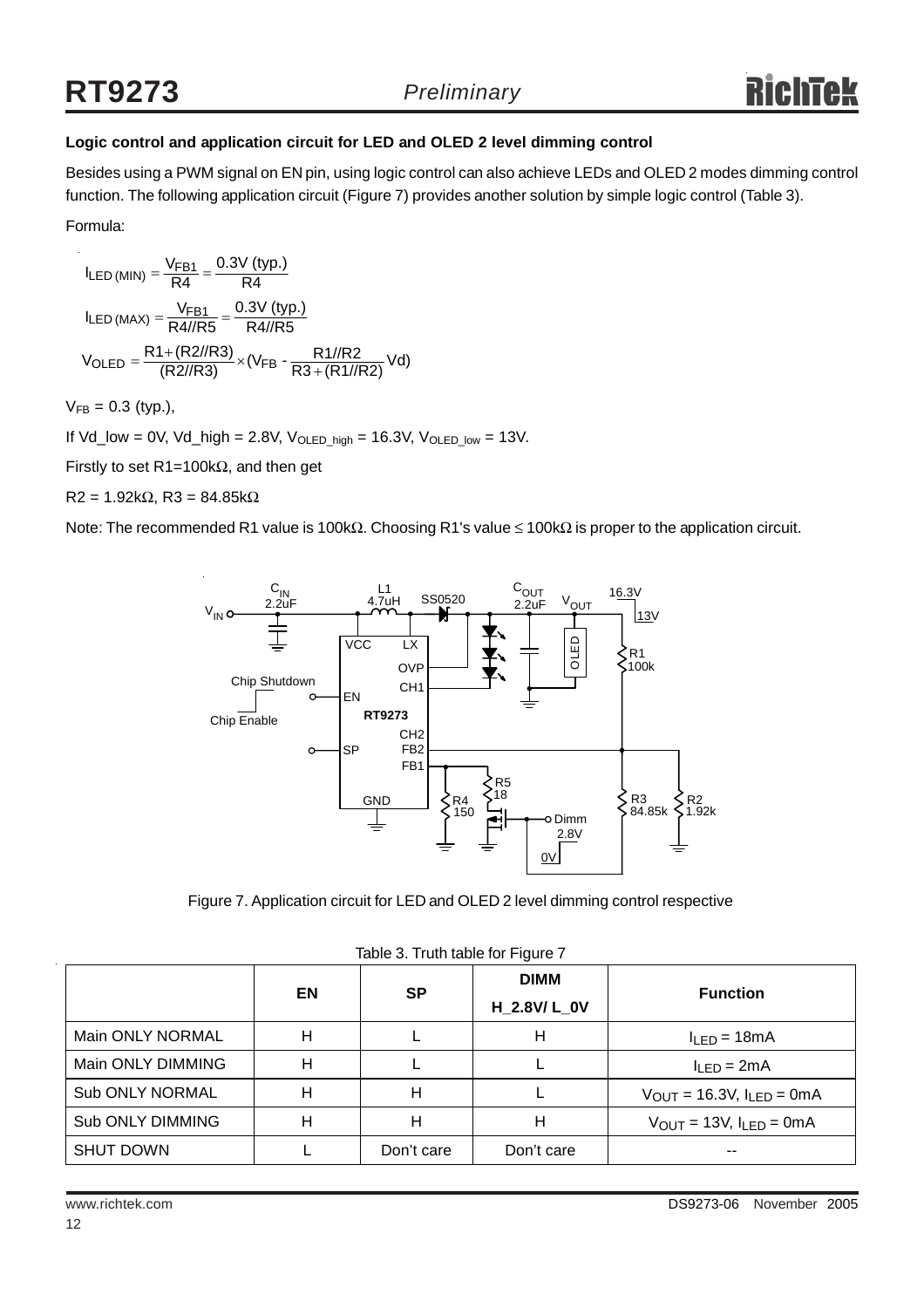#### **Layout Guide**

- A full GND plane without gap break.
- The input capacitor should be placed as close as possible to the input for good filtering.
- The switching path should be shorter to prevent EMI problems.
- The inductor and diode must be placed closely to the switch pin.
- The feedback path should be away from the inductor.
- The feedback resistor should be connected directly to the GND.



Figure 8. Top Layer



Figure 9. Bottom Layer